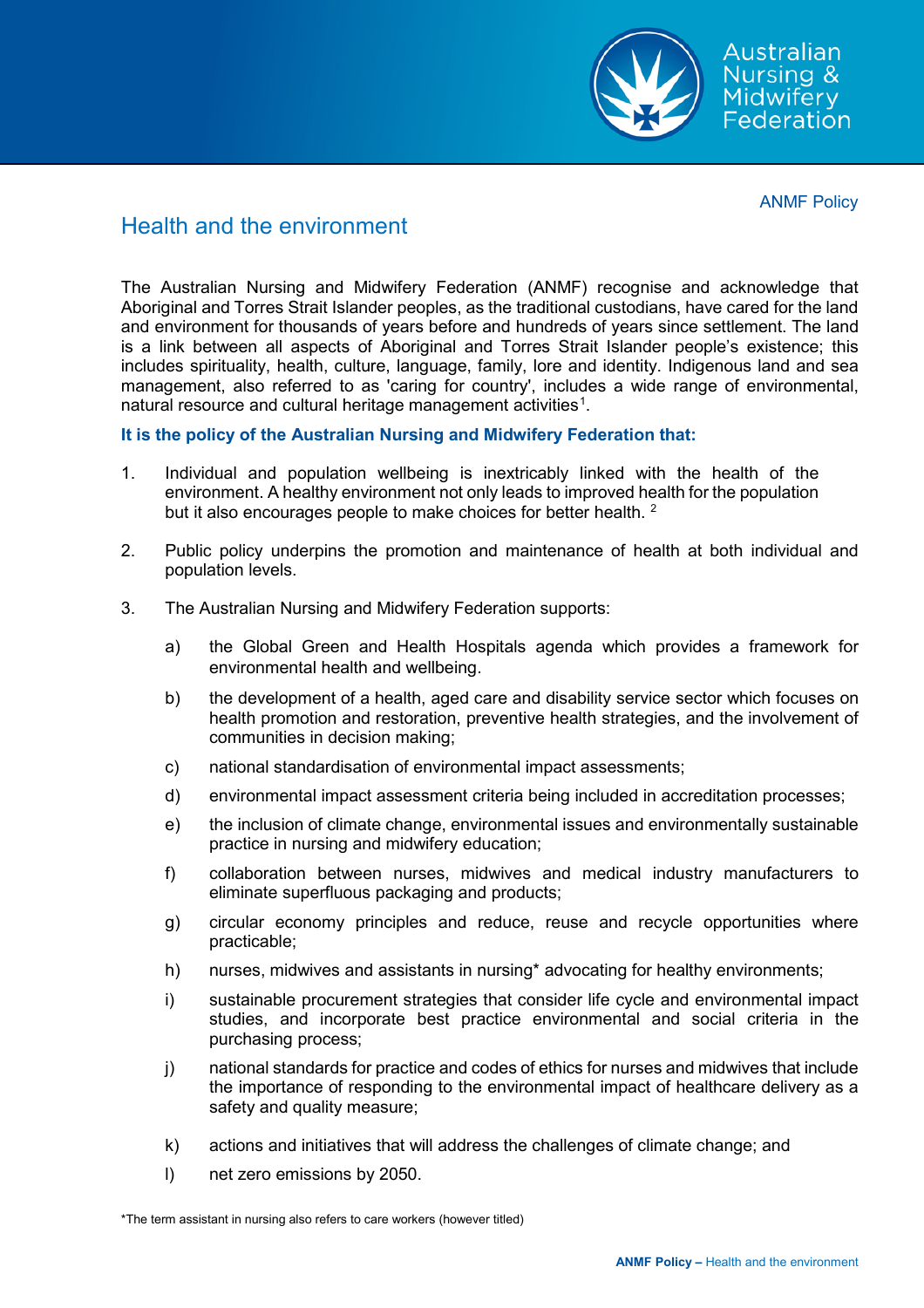

- 4. All health, aged care, disability and other facilities where health services are provided (for example schools) should identify and implement activities to mitigate the environmental impact of their service delivery.
- 5. All health, aged care, disability and other facilities where health services are provided, should establish a mechanism that, in collaboration with stakeholders and other appropriate personnel:
	- a) advises on policies and protocols in relation to environmental issues;
	- b) undertakes environmental impact assessments;
	- c) provides advice on new and existing products;
	- d) Incorporates sustainability into capital works projects; and
	- e) seeks to operate in the most resource efficient and environmentally compatible manner.
- 6. In order to ensure best practice and, in some instances, compliance with relevant legislation, all health, aged care, and other facilities where health services are provided, should carry out annual environmental audits to assess their:
	- a) energy use and conservation opportunities;
	- b) water use and conservation opportunities;
	- c) opportunity to reduce resource consumption and wastage;
	- d) pollution of soil, air and waterways;
	- e) waste generation, segregation and conservation opportunities such as reuse, reduce and recycle;
	- f) product use and sustainable procurement options; and
	- g) emissions profile.
- 7. All health, aged care, and other facilities where health services are provided, should develop Environmental Management Plans including goals and targets to improve their environmental profile and reduce their emissions profile. This should include reduction of:
	- a) general and clinical waste;
	- b) energy usage;
	- c) water and resource consumption; and
	- d) levels of pollution generated by the facility.
- 8. All health, aged care, and other facilities where health services are provided, should develop policies and protocols to minimise the use of single use and disposable products and seek alternatives where clinically appropriate.
- 9. Environmental hazards must be identified and controlled in relation to maintenance and decommissioning activities, and eliminated at their source wherever possible.